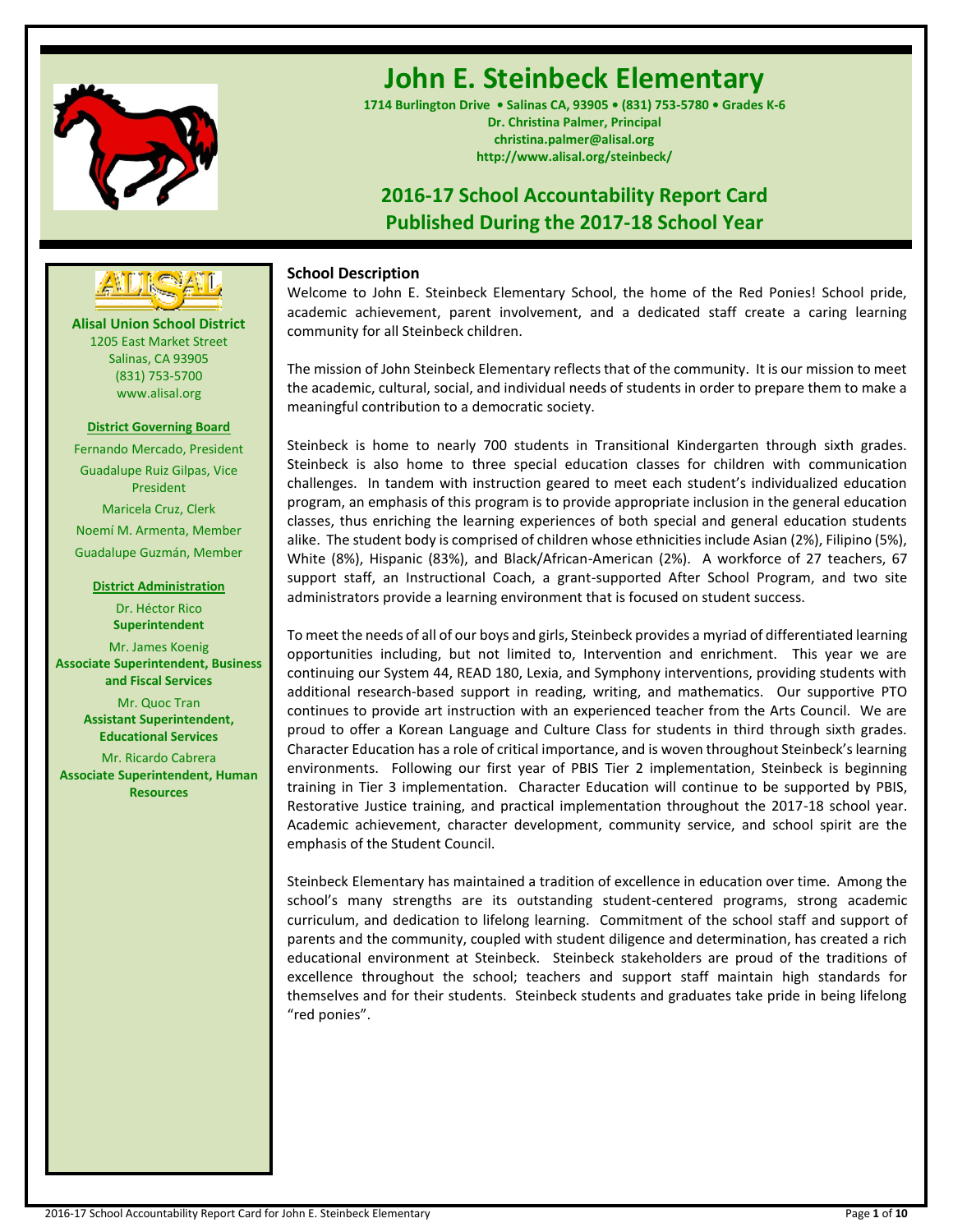## **About the SARC**

By February 1 of each year, every school in California is required by state law to publish a School Accountability Report Card (SARC). The SARC contains information about the condition and performance of each California public school. Under the Local Control Funding Formula (LCFF) all local educational agencies (LEAs) are required to prepare a Local Control and Accountability Plan (LCAP), which describes how they intend to meet annual school-specific goals for all pupils, with specific activities to address state and local priorities. Additionally, data reported in an LCAP is to be consistent with data reported in the SARC.

- For more information about SARC requirements, see the California Department of Education (CDE) SARC Web page at http://www.cde.ca.gov/ta/ac/sa/.
- For more information about the LCFF or LCAP, see the CDE LCFF Web page at http://www.cde.ca.gov/fg/aa/lc/.
- For additional information about the school, parents/guardians and community members should contact the school principal or the district office.

| 2016-17 Student Enrollment by Grade Level |                           |  |  |
|-------------------------------------------|---------------------------|--|--|
| <b>Grade Level</b>                        | <b>Number of Students</b> |  |  |
| Kindergarten                              | 89                        |  |  |
| Grade 1                                   | 67                        |  |  |
| Grade 2                                   | 92                        |  |  |
| Grade 3                                   | 109                       |  |  |
| Grade 4                                   | 91                        |  |  |
| Grade 5                                   | 114                       |  |  |
| Grade 6                                   | 117                       |  |  |
| <b>Total Enrollment</b>                   | 679                       |  |  |

| 2016-17 Student Enrollment by Group        |                                    |  |  |  |
|--------------------------------------------|------------------------------------|--|--|--|
| Group                                      | <b>Percent of Total Enrollment</b> |  |  |  |
| <b>Black or African American</b>           | 1.5                                |  |  |  |
| American Indian or Alaska Native           | 0.1                                |  |  |  |
| Asian                                      | 2.1                                |  |  |  |
| Filipino                                   | 1                                  |  |  |  |
| <b>Hispanic or Latino</b>                  | 79.7                               |  |  |  |
| <b>Native Hawaiian or Pacific Islander</b> | 1.2                                |  |  |  |
| White                                      | 5                                  |  |  |  |
| <b>Two or More Races</b>                   | 0.7                                |  |  |  |
| Socioeconomically Disadvantaged            | 55.1                               |  |  |  |
| <b>English Learners</b>                    | 39.6                               |  |  |  |
| <b>Students with Disabilities</b>          | 14.1                               |  |  |  |
| <b>Foster Youth</b>                        | 0.7                                |  |  |  |

## **A. Conditions of Learning**

#### **State Priority: Basic**

The SARC provides the following information relevant to the State priority: Basic (Priority 1):

- Degree to which teachers are appropriately assigned and fully credentialed in the subject area and for the pupils they are teaching;
- Pupils have access to standards-aligned instructional materials; and
- School facilities are maintained in good repair.

| <b>Teacher Credentials</b>                         |           |           |           |  |  |  |
|----------------------------------------------------|-----------|-----------|-----------|--|--|--|
| John E. Steinbeck Elementary                       | $15 - 16$ | $16 - 17$ | $17 - 18$ |  |  |  |
| <b>With Full Credential</b>                        | 27        | 26        | 27        |  |  |  |
| <b>Without Full Credential</b>                     | 5         | 5         | 1         |  |  |  |
| <b>Teaching Outside Subject Area of Competence</b> | 0         | O         |           |  |  |  |
| <b>Alisal Union School District</b>                | 15-16     | $16 - 17$ | $17 - 18$ |  |  |  |
| <b>With Full Credential</b>                        |           |           | 334       |  |  |  |
| <b>Without Full Credential</b>                     |           |           | 61        |  |  |  |
| <b>Teaching Outside Subject Area of Competence</b> |           |           |           |  |  |  |

| <b>Teacher Misassignments and Vacant Teacher Positions at this School</b> |  |  |  |  |  |  |  |
|---------------------------------------------------------------------------|--|--|--|--|--|--|--|
| John E. Steinbeck Elementary<br>$17 - 18$<br>15-16<br>$16 - 17$           |  |  |  |  |  |  |  |
| Teachers of English Learners                                              |  |  |  |  |  |  |  |
| Total Teacher Misassignments                                              |  |  |  |  |  |  |  |
| Vacant Teacher Positions                                                  |  |  |  |  |  |  |  |

\* "Misassignments" refers to the number of positions filled by teachers who lack legal authorization to teach that grade level, subject area, student group, etc. Total Teacher Misassignments includes the number of Misassignments of Teachers of English Learners.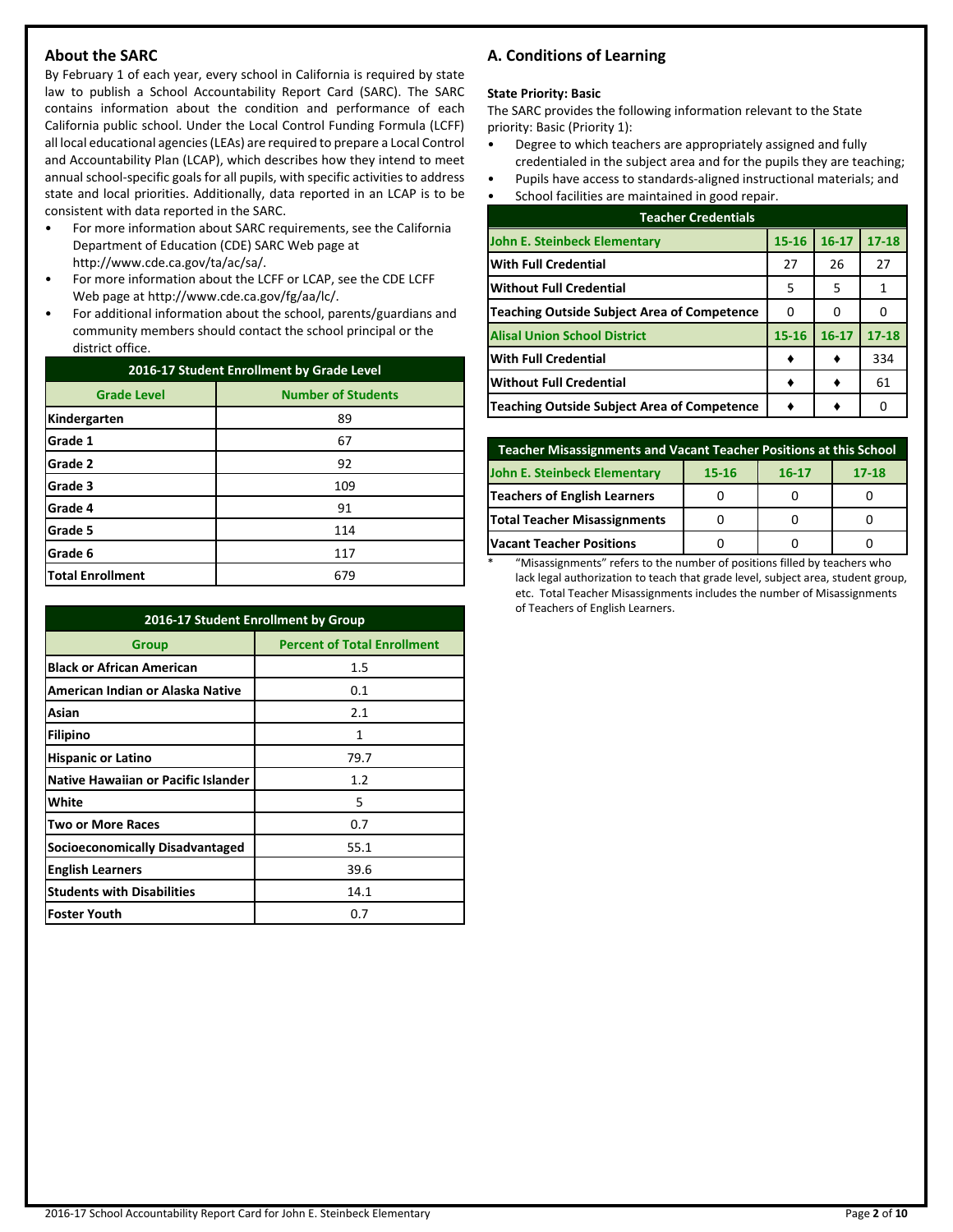## **Quality, Currency, Availability of Textbooks and Instructional Materials (School Year 2017-18)**

In order to support classroom professionals in teaching the Language Arts and Math Common Core State Standards, Engage NY curriculum, in both content areas was recommended and adopted as district curriculum. Both Engage NY Language Arts and Math were piloted and feedback from teachers attested to the ability of these common core resources to meet the requirements of the new common core state standards (CCSS).

In Language Arts:

K-1-2-3 Wonders is used to teacher all Language Arts standards. 4-6 used Engage NY solely to teach all Language Arts standards.

In Math:

At K-6, teachers used both the adopted Everyday Math curriculum and Engage NY Math, selecting one as their primary resource and the other as a secondary resource.

Bilingual Transference classrooms were able to use the Engage NY Math because student materials became available.

|                                     | <b>Textbooks and Instructional Materials</b><br>Year and month in which data were collected: 2014                                             |          |
|-------------------------------------|-----------------------------------------------------------------------------------------------------------------------------------------------|----------|
| <b>Core Curriculum Area</b>         | <b>Textbooks and Instructional Materials/Year of Adoption</b>                                                                                 |          |
| <b>Reading/Language Arts</b>        | McMillan / McGraw-Hill, Wonders-Adopted 2017<br>Engage New York Language Arts- Adopted 2014<br>McMillan / McGraw-Hill, Treasures-Adopted 2010 |          |
|                                     | The textbooks listed are from most recent adoption:<br>Percent of students lacking their own assigned textbook:                               | Yes<br>0 |
| <b>Mathematics</b>                  | Engage New York Math- Adopted 2014<br>McMillan / McGraw-Hill,<br>Every Day Math-Adopted 2012                                                  |          |
|                                     | The textbooks listed are from most recent adoption:                                                                                           | Yes      |
|                                     | Percent of students lacking their own assigned textbook:                                                                                      | 0        |
| <b>Science</b>                      | Delta Foss- (Kinder-5th grades) - Adopted 2007<br>McGraw-Hill- (6th grade) - Adopted 2006                                                     |          |
|                                     | The textbooks listed are from most recent adoption:                                                                                           | Yes      |
|                                     | Percent of students lacking their own assigned textbook:                                                                                      | 0        |
| <b>History-Social Science</b>       | McGraw-Hill, Vistas-Adopted 2006                                                                                                              |          |
|                                     | The textbooks listed are from most recent adoption:                                                                                           | Yes      |
|                                     | Percent of students lacking their own assigned textbook:                                                                                      | 0        |
| <b>Foreign Language</b>             | Not applicable                                                                                                                                |          |
|                                     | The textbooks listed are from most recent adoption:                                                                                           | No       |
|                                     | Percent of students lacking their own assigned textbook:                                                                                      | 0        |
| <b>Health</b>                       | Not applicable                                                                                                                                |          |
|                                     | The textbooks listed are from most recent adoption:                                                                                           | No       |
|                                     | Percent of students lacking their own assigned textbook:                                                                                      | 0        |
| <b>Visual and Performing Arts</b>   | Not applicable                                                                                                                                |          |
|                                     | The textbooks listed are from most recent adoption:                                                                                           | No       |
|                                     | Percent of students lacking their own assigned textbook:                                                                                      | 0        |
| <b>Science Laboratory Equipment</b> | N/A                                                                                                                                           |          |
|                                     | The textbooks listed are from most recent adoption:                                                                                           | N/A      |
|                                     | Percent of students lacking their own assigned textbook:                                                                                      | 0        |

Note: Cells with N/A values do not require data.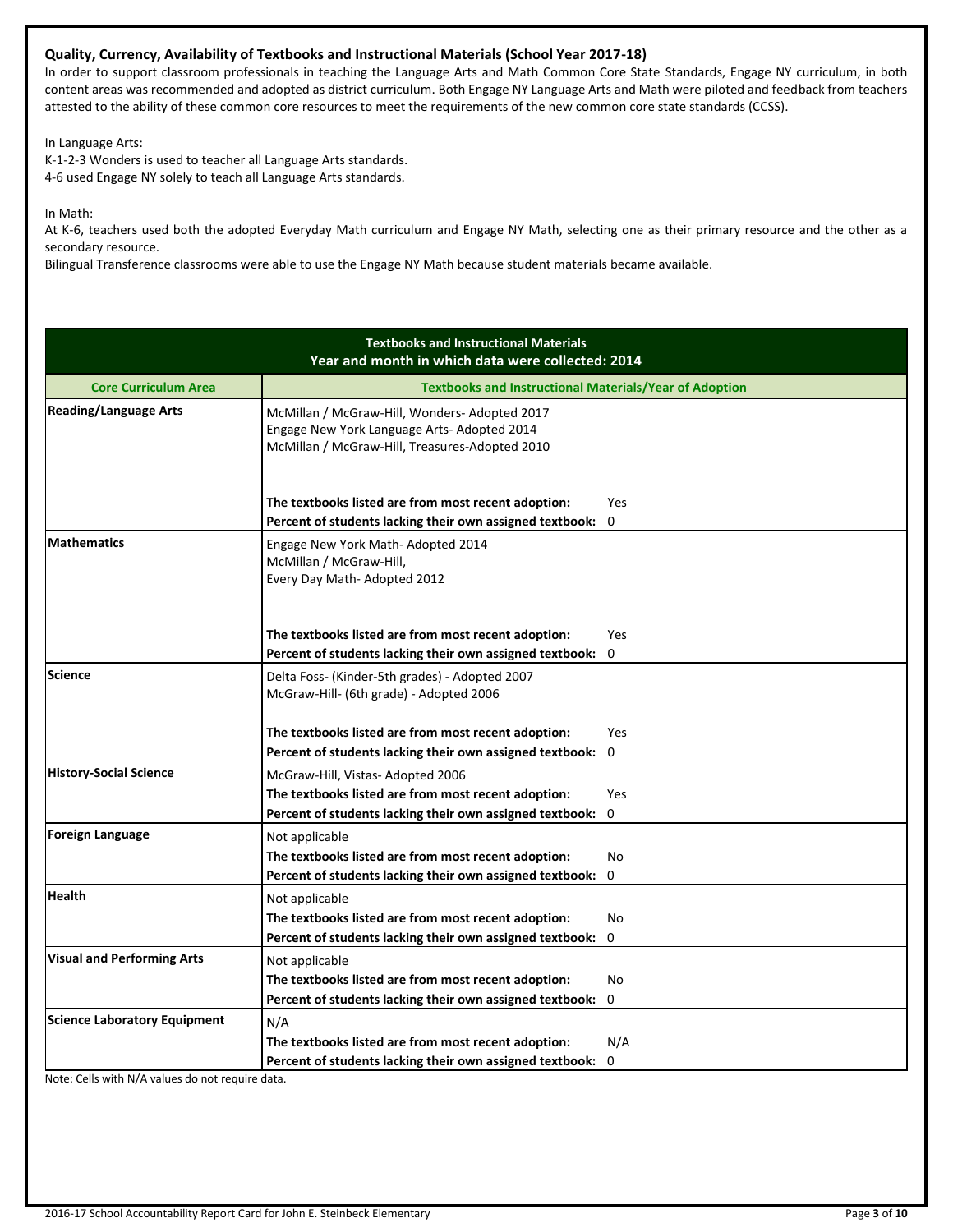## **School Facility Conditions and Planned Improvements (Most Recent Year)**

Steinbeck Elementary has 34 classrooms, a multipurpose room, a library, and an administration building. The school opened in 1990 in portable facilities, and the main (permanent) campus opened in 1992; a two-story addition was constructed in 2002. There are eight classrooms, an elevator, two student restrooms, and two staff rest rooms located in the two-story building. Steinbeck's spacious garden was revitalized and improved during the 2016-17 and 2017-18 school years.

We have one daytime custodian and two evening custodians who keep our facilities clean and secure. The grounds at John E. Steinbeck Elementary are well maintained by our custodial and district maintenance staff.

| <b>School Facility Good Repair Status (Most Recent Year)</b><br>Year and month in which data were collected: August, 2017 |                       |      |                      |      |                                |
|---------------------------------------------------------------------------------------------------------------------------|-----------------------|------|----------------------|------|--------------------------------|
|                                                                                                                           |                       |      | <b>Repair Status</b> |      | <b>Repair Needed and</b>       |
| <b>System Inspected</b>                                                                                                   | Good                  |      | Fair                 | Poor | <b>Action Taken or Planned</b> |
| Systems:<br>Gas Leaks, Mechanical/HVAC, Sewer                                                                             | X                     |      |                      |      |                                |
| Interior:<br><b>Interior Surfaces</b>                                                                                     | X                     |      |                      |      |                                |
| <b>Cleanliness:</b><br>Overall Cleanliness, Pest/Vermin Infestation                                                       | X                     |      |                      |      |                                |
| Electrical:<br>Electrical                                                                                                 | x                     |      |                      |      |                                |
| <b>Restrooms/Fountains:</b><br>Restrooms, Sinks/ Fountains                                                                | X                     |      |                      |      |                                |
| Safety:<br>Fire Safety, Hazardous Materials                                                                               | X                     |      |                      |      |                                |
| Structural:<br>Structural Damage, Roofs                                                                                   | x                     |      |                      |      |                                |
| <b>External:</b><br>Playground/School Grounds, Windows/Doors/Gates/Fences                                                 | X                     |      |                      |      |                                |
| <b>Overall Rating</b>                                                                                                     | <b>Exemplary</b><br>X | Good | Fair                 | Poor |                                |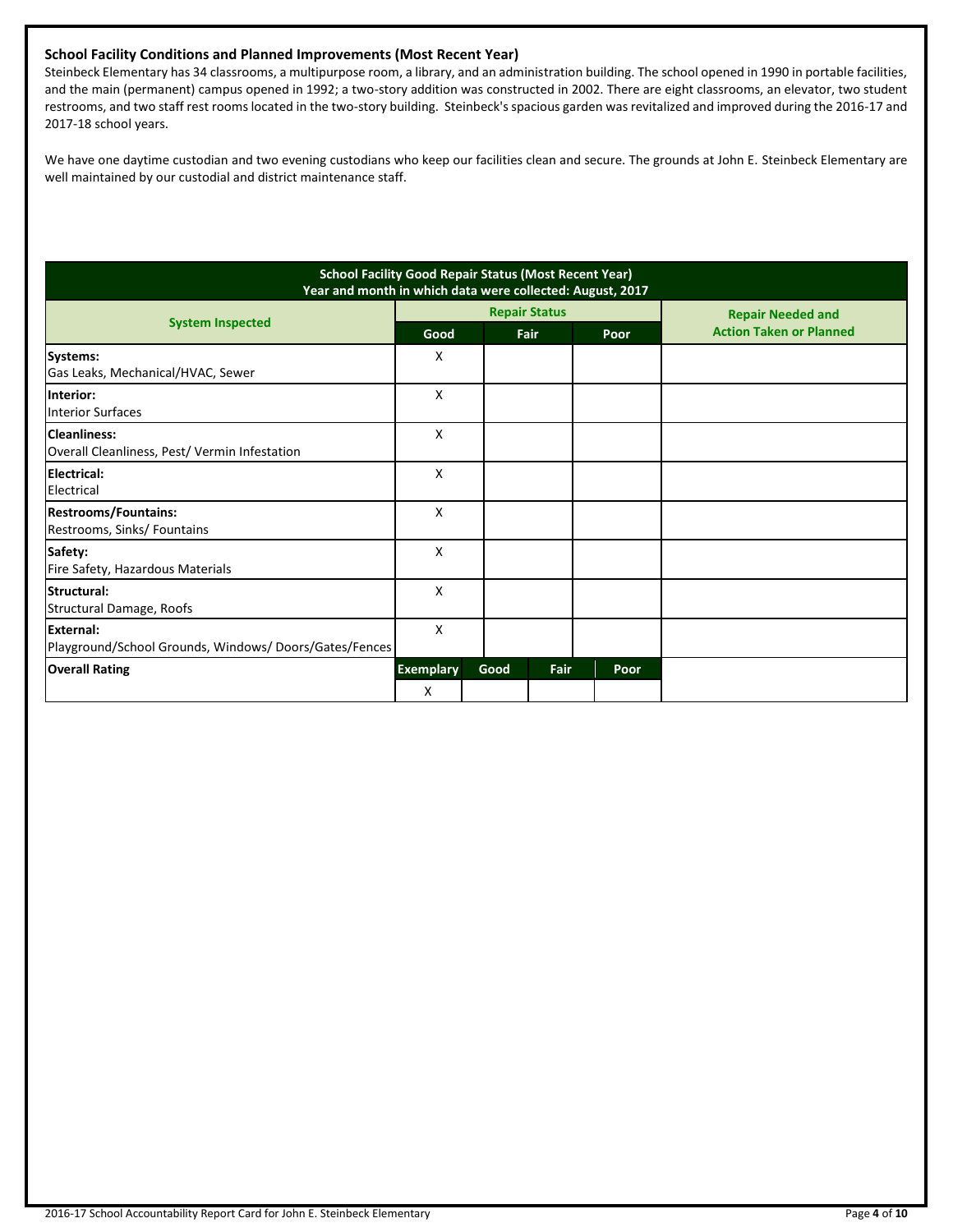## **B. Pupil Outcomes**

#### **State Priority: Pupil Achievement**

The SARC provides the following information relevant to the State priority: Pupil Achievement (Priority 4):

- Statewide assessments (i.e., California Assessment of Student Performance and Progress [CAASPP] System, which includes the Smarter Balanced Summative Assessments for students in the general education population and the California Alternate Assessments [CAAs] for English language arts/literacy [ELA] and mathematics given in grades three through eight and grade eleven. The CAAs have replaced the California Alternate Performance Assessment [CAPA] for ELA and mathematics, which were eliminated in 2015. Only eligible students may participate in the administration of the CAAs. CAA items are aligned with alternate achievement standards, which are linked with the Common Core State Standards [CCSS] for students with significant cognitive disabilities); and
- The percentage of students who have successfully completed courses that satisfy the requirements for entrance to the University of California and the California State University, or career technical education sequences or programs of study

|                | <b>2016-17 CAASPP Results for All Students</b>                                               |                                  |           |         |       |              |  |  |
|----------------|----------------------------------------------------------------------------------------------|----------------------------------|-----------|---------|-------|--------------|--|--|
|                | <b>Percent of Students Meeting or Exceeding the State Standards</b><br>$(grades 3-8 and 11)$ |                                  |           |         |       |              |  |  |
| <b>Subject</b> |                                                                                              | <b>School</b><br><b>District</b> |           |         |       | <b>State</b> |  |  |
|                | 15-16                                                                                        | $16-17$                          | $15 - 16$ | $16-17$ | 15-16 | $16 - 17$    |  |  |
| ELA            | 42                                                                                           | 36                               | 24        | 28      | 48    | 48           |  |  |
| Math           | 27                                                                                           | 27                               | 18        | 21      | 36    | 37           |  |  |

Percentages are not calculated when the number of students tested is ten or less, either because the number of students in this category is too small for statistical accuracy or to protect student privacy.

| <b>CAASPP Test Results in Science for All Students</b>                                                     |                                                  |           |       |           |       |           |  |
|------------------------------------------------------------------------------------------------------------|--------------------------------------------------|-----------|-------|-----------|-------|-----------|--|
| <b>Percent of Students Scoring at Proficient or Advanced</b><br>(meeting or exceeding the state standards) |                                                  |           |       |           |       |           |  |
| <b>Subject</b>                                                                                             | <b>District</b><br><b>School</b><br><b>State</b> |           |       |           |       |           |  |
|                                                                                                            | $14 - 15$                                        | $15 - 16$ | 14-15 | $15 - 16$ | 14-15 | $15 - 16$ |  |
| Science                                                                                                    | 71                                               | 45        | 31    | 28        | 56    | 54        |  |

Note: Science test results include California Standards Tests (CSTs), California Modified Assessment (CMA), and California Alternate Performance Assessment (CAPA) in grades five, eight, and ten.

Note: Scores are not shown when the number of students tested is ten or less, either because the number of students in this category is too small for statistical accuracy or to protect student privacy.

Note: The 2016-17 data are not available. The California Department of Education is developing a new science assessment based on the Next Generation Science Standards for California Public Schools (CA NGSS). The new California Science Test (CAST) was piloted in spring 2017. The CST and CMA for Science will no longer be administered.

| Grade | 2016-17 Percent of Students Meeting Fitness Standards |        |        |  |  |
|-------|-------------------------------------------------------|--------|--------|--|--|
| Level | 4 of 6                                                | 5 of 6 | 6 of 6 |  |  |
|       | 22 Z                                                  | 25     | 11 1   |  |  |
|       |                                                       |        |        |  |  |

Percentages are not calculated when the number of students tested is ten or less, either because the number of students in this category is too small for statistical accuracy or to protect student privacy.

| 2015-16 CAASPP Results by Student Group<br>Science (grades 5, 8, and 10) |                           |                   |                            |                               |  |  |  |
|--------------------------------------------------------------------------|---------------------------|-------------------|----------------------------|-------------------------------|--|--|--|
|                                                                          | <b>Number of Students</b> |                   | <b>Percent of Students</b> |                               |  |  |  |
| <b>Group</b>                                                             | <b>Enrolled</b>           | with Valid Scores | w/ Valid Scores            | <b>Proficient or Advanced</b> |  |  |  |
| <b>All Students</b>                                                      | 107                       | 104               | 97.2                       | 45.2                          |  |  |  |
| <b>Male</b>                                                              | 51                        | 50                | 98.0                       | 44.0                          |  |  |  |
| Female                                                                   | 56                        | 54                | 96.4                       | 46.3                          |  |  |  |
| <b>Hispanic or Latino</b>                                                | 87                        | 86                | 98.9                       | 39.5                          |  |  |  |
| Socioeconomically Disadvantaged                                          | 74                        | 72                | 97.3                       | 36.1                          |  |  |  |
| <b>English Learners</b>                                                  | 40                        | 39                | 97.5                       | 25.6                          |  |  |  |
| <b>Students with Disabilities</b>                                        | 11                        | 10                | 90.9                       | 50.0                          |  |  |  |

Science test results include CSTs, CMA, and CAPA in grades five, eight, and ten. The "Proficient or Advanced" is calculated by taking the total number of students who scored at Proficient or Advanced on the science assessment divided by the total number of students with valid scores. Scores are not shown when the number of students tested is ten or less, either because the number of students in this category is too small for statistical accuracy or to protect student privacy.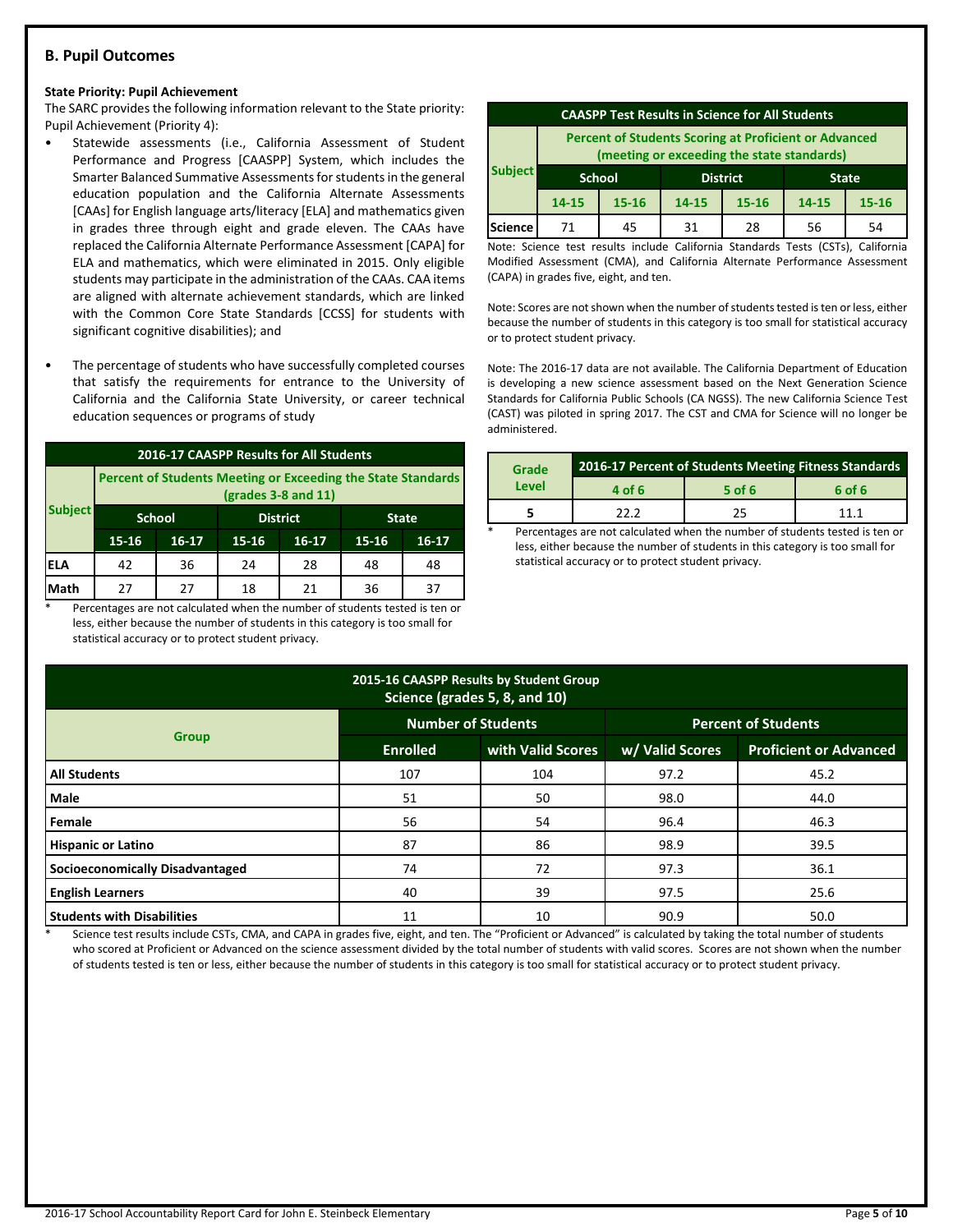| School Year 2016-17 CAASPP Assessment Results - English Language Arts (ELA)<br>Disaggregated by Student Groups, Grades Three through Eight and Eleven |                                   |                                |                                 |                                          |  |  |
|-------------------------------------------------------------------------------------------------------------------------------------------------------|-----------------------------------|--------------------------------|---------------------------------|------------------------------------------|--|--|
| <b>Student Group</b>                                                                                                                                  | <b>Total</b><br><b>Enrollment</b> | <b>Number</b><br><b>Tested</b> | <b>Percent</b><br><b>Tested</b> | <b>Percent</b><br><b>Met or Exceeded</b> |  |  |
| <b>All Students</b>                                                                                                                                   | 423                               | 418                            | 98.82                           | 35.65                                    |  |  |
| Male                                                                                                                                                  | 224                               | 221                            | 98.66                           | 29.41                                    |  |  |
| Female                                                                                                                                                | 199                               | 197                            | 98.99                           | 42.64                                    |  |  |
| <b>Black or African American</b>                                                                                                                      | --                                | --                             | --                              | --                                       |  |  |
| American Indian or Alaska Native                                                                                                                      | $-$                               | --                             | $-$                             | --                                       |  |  |
| Asian                                                                                                                                                 | --                                | --                             | --                              | $\overline{\phantom{a}}$                 |  |  |
| <b>Filipino</b>                                                                                                                                       | $-$                               | $- -$                          | --                              | $- -$                                    |  |  |
| <b>Hispanic or Latino</b>                                                                                                                             | 355                               | 353                            | 99.44                           | 33.14                                    |  |  |
| Native Hawaiian or Pacific Islander                                                                                                                   | $-$                               | $- -$                          | --                              | $- -$                                    |  |  |
| White                                                                                                                                                 | 23                                | 22                             | 95.65                           | 45.45                                    |  |  |
| <b>Two or More Races</b>                                                                                                                              | $-$                               | $\overline{\phantom{a}}$       | $\overline{\phantom{a}}$        | $\overline{\phantom{a}}$                 |  |  |
| <b>Socioeconomically Disadvantaged</b>                                                                                                                | 245                               | 242                            | 98.78                           | 31.82                                    |  |  |
| <b>English Learners</b>                                                                                                                               | 204                               | 202                            | 99.02                           | 27.72                                    |  |  |
| <b>Students with Disabilities</b>                                                                                                                     | 77                                | 76                             | 98.7                            | 9.21                                     |  |  |
| <b>Students Receiving Migrant Education Services</b>                                                                                                  | --                                | --                             | --                              | $\overline{\phantom{a}}$                 |  |  |
| <b>Foster Youth</b>                                                                                                                                   | --                                | --                             | --                              | --                                       |  |  |

Note: ELA test results include the Smarter Balanced Summative Assessment and the CAA. The "Percent Met or Exceeded" is calculated by taking the total number of students who met or exceeded the standard on the Smarter Balanced Summative Assessment plus the total number of students who met the standard (i.e., achieved Level 3–Alternate) on the CAAs divided by the total number of students who participated in both assessments.

Note: Double dashes (--) appear in the table when the number of students is ten or less, either because the number of students in this category is too small for statistical accuracy or to protect student privacy.

Note: The number of students tested includes all students who participated in the test whether they received a score or not; however, the number of students tested is not the number that was used to calculate the achievement level percentages. The achievement level percentages are calculated using only students who received scores.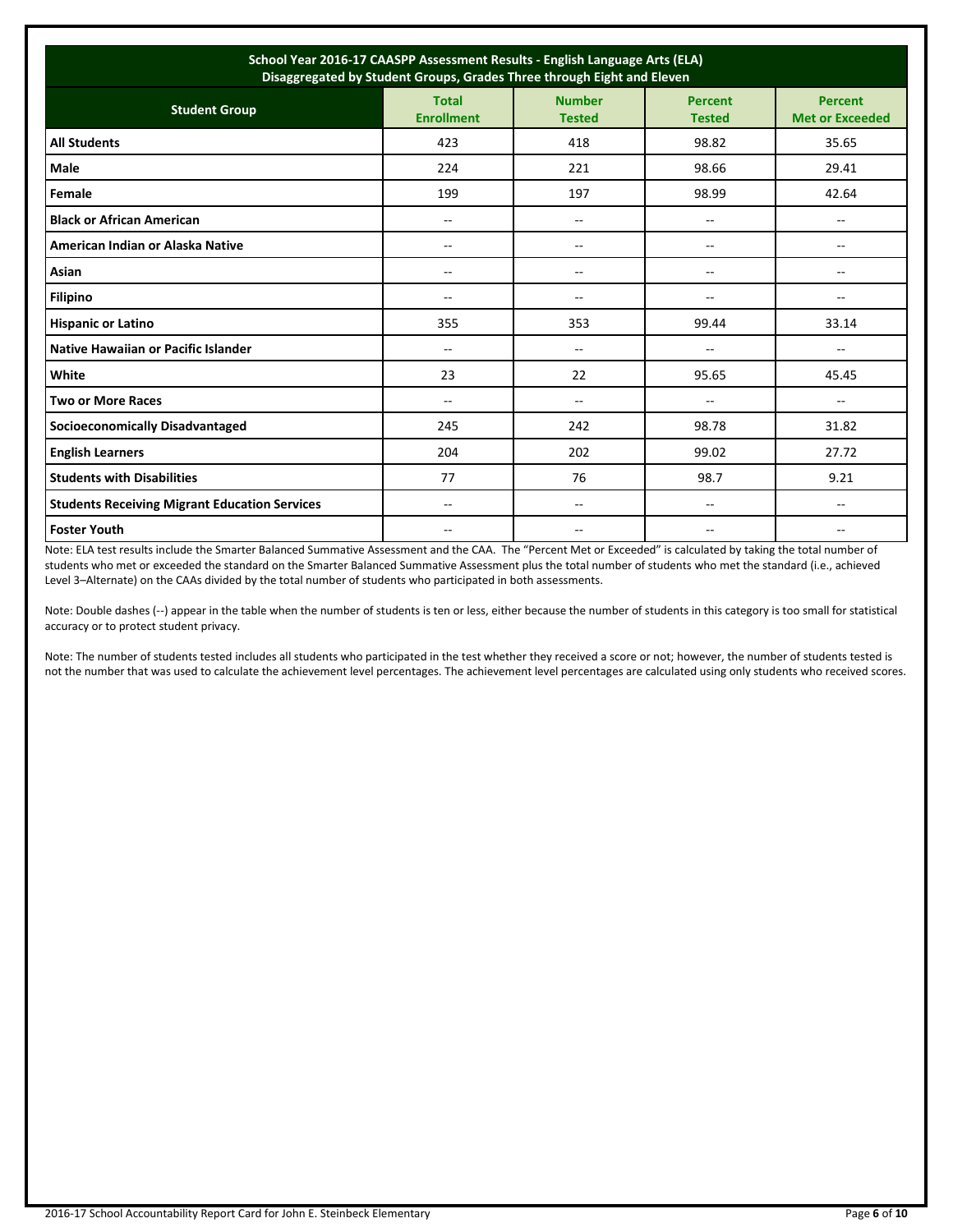| School Year 2016-17 CAASPP Assessment Results - Mathematics<br>Disaggregated by Student Groups, Grades Three through Eight and Eleven |                                   |                                |                                 |                                          |  |  |
|---------------------------------------------------------------------------------------------------------------------------------------|-----------------------------------|--------------------------------|---------------------------------|------------------------------------------|--|--|
| <b>Student Group</b>                                                                                                                  | <b>Total</b><br><b>Enrollment</b> | <b>Number</b><br><b>Tested</b> | <b>Percent</b><br><b>Tested</b> | <b>Percent</b><br><b>Met or Exceeded</b> |  |  |
| <b>All Students</b>                                                                                                                   | 423                               | 420                            | 99.29                           | 27.14                                    |  |  |
| <b>Male</b>                                                                                                                           | 224                               | 222                            | 99.11                           | 25.68                                    |  |  |
| Female                                                                                                                                | 199                               | 198                            | 99.5                            | 28.79                                    |  |  |
| <b>Black or African American</b>                                                                                                      | --                                | $-$                            | --                              | --                                       |  |  |
| American Indian or Alaska Native                                                                                                      | $\overline{a}$                    | $\overline{\phantom{a}}$       | $\overline{a}$                  | $\overline{a}$                           |  |  |
| Asian                                                                                                                                 | --                                | $\overline{\phantom{a}}$       | --                              | --                                       |  |  |
| <b>Filipino</b>                                                                                                                       | --                                | $\overline{\phantom{a}}$       | --                              | --                                       |  |  |
| <b>Hispanic or Latino</b>                                                                                                             | 355                               | 354                            | 99.72                           | 24.29                                    |  |  |
| Native Hawaiian or Pacific Islander                                                                                                   | --                                | $\overline{\phantom{a}}$       | --                              | --                                       |  |  |
| White                                                                                                                                 | 23                                | 22                             | 95.65                           | 45.45                                    |  |  |
| <b>Two or More Races</b>                                                                                                              | --                                | $\overline{\phantom{a}}$       | --                              | $\overline{\phantom{a}}$                 |  |  |
| <b>Socioeconomically Disadvantaged</b>                                                                                                | 245                               | 243                            | 99.18                           | 25.51                                    |  |  |
| <b>English Learners</b>                                                                                                               | 204                               | 202                            | 99.02                           | 20.79                                    |  |  |
| <b>Students with Disabilities</b>                                                                                                     | 77                                | 77                             | 100                             | 9.09                                     |  |  |
| <b>Students Receiving Migrant Education Services</b>                                                                                  | $-$                               | $\overline{\phantom{a}}$       | $\overline{a}$                  | $\overline{\phantom{a}}$                 |  |  |
| <b>Foster Youth</b>                                                                                                                   | $- -$                             | --                             | --                              | --                                       |  |  |

Note: Mathematics test results include the Smarter Balanced Summative Assessment and the CAA. The "Percent Met or Exceeded" is calculated by taking the total number of students who met or exceeded the standard on the Smarter Balanced Summative Assessment plus the total number of students who met the standard (i.e., achieved Level 3–Alternate) on the CAAs divided by the total number of students who participated in both assessments.

Note: Double dashes (--) appear in the table when the number of students is ten or less, either because the number of students in this category is too small for statistical accuracy or to protect student privacy.

Note: The number of students tested includes all students who participated in the test whether they received a score or not; however, the number of students tested is not the number that was used to calculate the achievement level percentages. The achievement level percentages are calculated using only students who received scores.

## **C. Engagement**

## **State Priority: Parental Involvement**

- The SARC provides the following information relevant to the State priority: Parental Involvement (Priority 3):
- Efforts the school district makes to seek parent input in making decisions for the school district and each schoolsite.

## **Opportunities for Parental Involvement (School Year 2017-18)**

Parent involvement is fundamental to the success of Steinbeck Elementary students. We encourage parents to participate in all activities and to attend site parent meetings, including Parenting Partners, School Site Council, Title 1, and Parent Teacher Organization meetings (PTO). Steinbeck parents routinely participate in District committees and task forces. Parents of students in Special Education are an active part in the development and implementation of their child's Individual Education Program. Parents are also invited to attend our awards assemblies which recognize students with outstanding achievements at the end of each trimester. Parents are always welcomed and encouraged to volunteer in classrooms and on campus, and as chaperones on grade-level field trips.

In conjunction with special Parent Education offerings hosted by the school, parents are strongly encouraged to attend Parent-Teacher Conferences (fall and spring), Back-to-School Night in the fall, Open House in the spring, and math and science family nights hosted by the school.

Through their fund-raising efforts, the PTO supports a full-time art teacher for art instruction in Transitional Kindergarten through sixth grades. The PTO offers a variety of enjoyable student activities such as the Fall Festival, Farmer's Market, a Holiday Craft Workshop, fall and spring book fairs, an airplane contest, family math and movie nights, Father-Daughter and Mother-Son Dances, and the Spring Art Show. Each of these events is either a wonderful fund-raiser or community outreach which serve to bring the community together! Students in third through sixth grades participate in District-sponsored volleyball, football, basketball, and soccer teams. Parents participate and support our boys and girls in these endeavors through coaching and ardent participation. For parent involvement opportunities, please contact Dr. Christina Palmer, Principal at (831) 753-5780.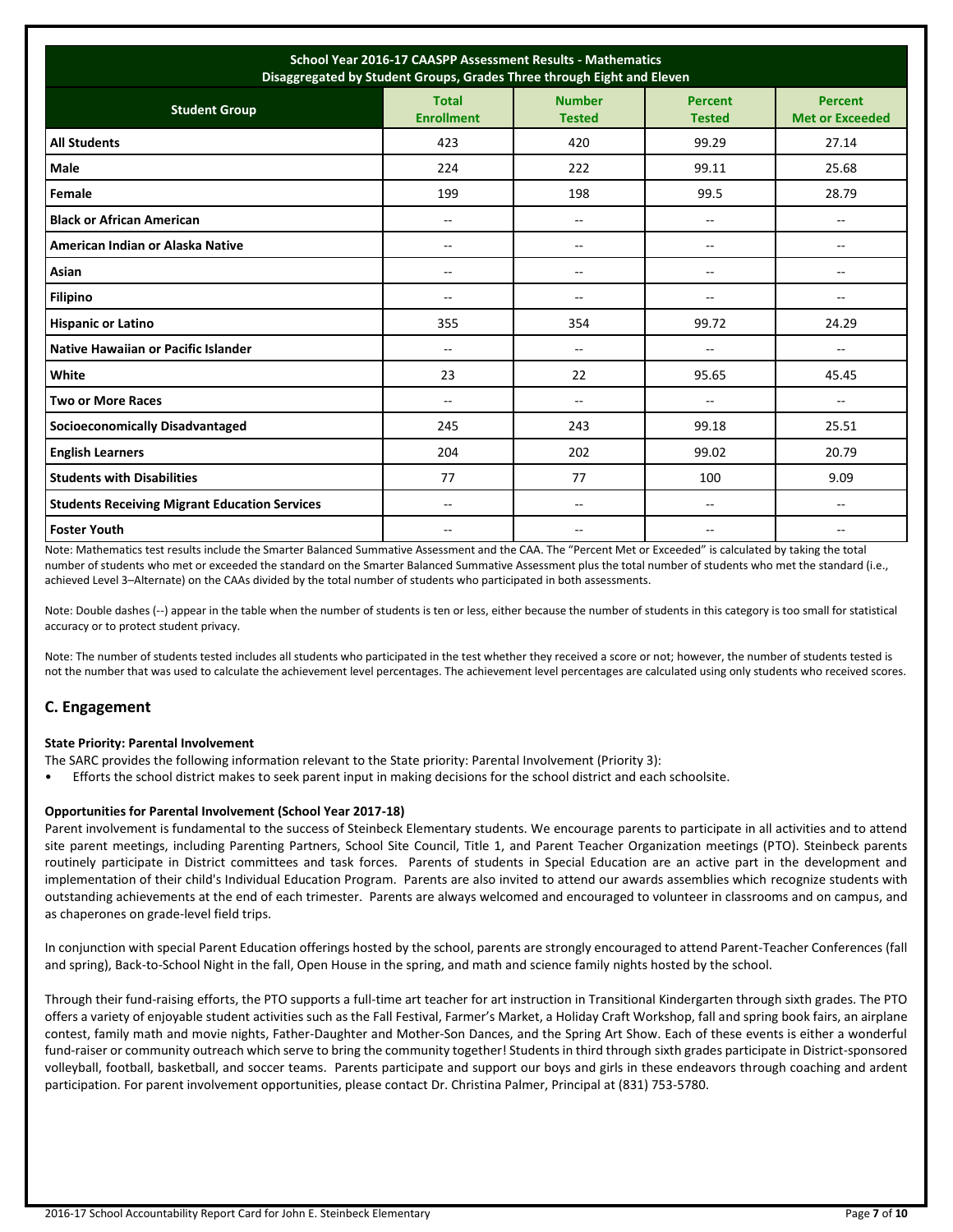## **State Priority: School Climate**

The SARC provides the following information relevant to the State priority: School Climate (Priority 6):

- Pupil suspension rates;
- Pupil expulsion rates; and
- Other local measures on the sense of safety.

#### **School Safety Plan**

Steinbeck began implementation of PBIS in 2015-16, with Tier 1 strategies, and has continued the progression through Tier 2. In 2017-18, PBIS team members will be trained in Tier 3 strategies PBIS is a key component of the school's safety plan. Steinbeck Elementary School Site Council reviews campus safety needs and revises the School Safety Plan annually. The plan includes procedures for responding to emergencies on campus. Students and staff review and practice safety drills monthly during the school year. The school administrators and staff routinely work with local law enforcement to address community and site-specific safety issues.

A crossing guard supports student safety when students cross the traffic intersection near the school. Supervisors monitor students in the cafeteria, at the bus areas, and on the playground in the morning, during recess, lunch, and after school. The school has a fence and gate system (installed in the fall of 2013), allowing the campus to remain secure. Visitors must sign in at the main office and receive a visitor's pass upon entry to the school.

| <b>Suspensions and Expulsions</b> |         |         |         |  |  |  |
|-----------------------------------|---------|---------|---------|--|--|--|
| <b>School</b>                     | 2014-15 | 2015-16 | 2016-17 |  |  |  |
| <b>Suspensions Rate</b>           | 1.6     | 0.0     | 0.0     |  |  |  |
| <b>Expulsions Rate</b>            | 0.0     | 0.0     | 0.0     |  |  |  |
| <b>District</b>                   | 2014-15 | 2015-16 | 2016-17 |  |  |  |
| <b>Suspensions Rate</b>           | 1.1     | 1.0     | 0.5     |  |  |  |
| <b>Expulsions Rate</b>            | 0.0     | 0.0     | 0.0     |  |  |  |
| <b>State</b>                      | 2014-15 | 2015-16 | 2016-17 |  |  |  |
| <b>Suspensions Rate</b>           | 3.8     | 3.7     | 3.6     |  |  |  |
| <b>Expulsions Rate</b>            | 0.1     | 0.1     | 0.1     |  |  |  |

## **D. Other SARC Information**

The information in this section is required to be in the SARC but is not included in the state priorities for LCFF.

| 2017-18 Federal Intervention Program                |               |                 |  |  |  |
|-----------------------------------------------------|---------------|-----------------|--|--|--|
| <b>Indicator</b>                                    | <b>School</b> | <b>District</b> |  |  |  |
| <b>Program Improvement Status</b>                   | In PI         |                 |  |  |  |
| <b>First Year of Program Improvement</b>            | 2004-2005     |                 |  |  |  |
| Year in Program Improvement                         | Year 3        |                 |  |  |  |
| Number of Schools Currently in Program Improvement  |               |                 |  |  |  |
| Percent of Schools Currently in Program Improvement | 61.5          |                 |  |  |  |

| <b>Academic Counselors and Other Support Staff at this School</b> |    |  |  |  |
|-------------------------------------------------------------------|----|--|--|--|
| <b>Number of Full-Time Equivalent (FTE)</b>                       |    |  |  |  |
| <b>Academic Counselor</b>                                         | Ω  |  |  |  |
| <b>Counselor (Social/Behavioral or Career Development)</b>        |    |  |  |  |
| Library Media Teacher (Librarian)                                 | 1  |  |  |  |
| Library Media Services Staff (Paraprofessional)                   | .5 |  |  |  |
| <b>Psychologist</b>                                               | .5 |  |  |  |
| <b>Social Worker</b>                                              | n  |  |  |  |
| <b>Nurse</b>                                                      | O  |  |  |  |
| Speech/Language/Hearing Specialist                                | .5 |  |  |  |
| <b>Resource Specialist</b>                                        | 1  |  |  |  |
| Other                                                             | O  |  |  |  |
| <b>Average Number of Students per Staff Member</b>                |    |  |  |  |
| <b>Academic Counselor</b>                                         |    |  |  |  |

One Full Time Equivalent (FTE) equals one staff member working full time; one FTE could also represent two staff members who each work 50 percent of full time.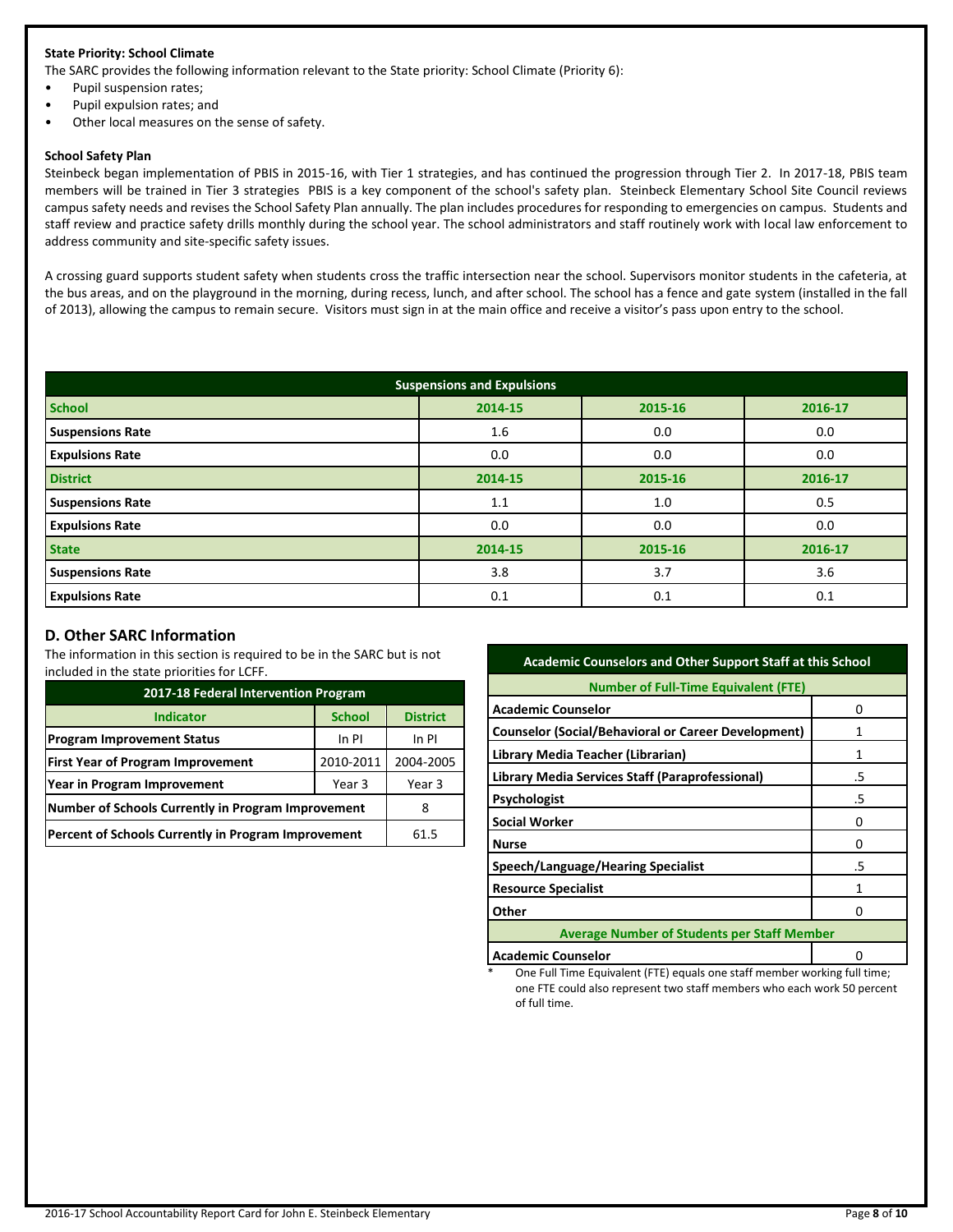| Average Class Size and Class Size Distribution (Elementary) |                           |         |          |         |                              |                 |                |                |   |   |                                                 |   |
|-------------------------------------------------------------|---------------------------|---------|----------|---------|------------------------------|-----------------|----------------|----------------|---|---|-------------------------------------------------|---|
|                                                             |                           |         |          |         | <b>Number of Classrooms*</b> |                 |                |                |   |   |                                                 |   |
| Grade                                                       | <b>Average Class Size</b> |         | $1 - 20$ |         | 21-32                        |                 |                | $33+$          |   |   |                                                 |   |
|                                                             | 2014-15                   | 2015-16 | 2016-17  | 2014-15 |                              | 2015-16 2016-17 | 2014-15        |                |   |   | 2015-16   2016-17   2014-15   2015-16   2016-17 |   |
| К                                                           | 25                        | 20      | 22       |         | 2                            |                 | 3              | $\overline{2}$ | 3 |   |                                                 |   |
| 1                                                           | 30                        | 28      | 23       |         |                              |                 | 3              | 3              | 3 |   |                                                 |   |
| $\overline{2}$                                              | 28                        | 25      | 29       |         |                              |                 | 3              | 4              | 3 |   |                                                 |   |
| 3                                                           | 23                        | 27      | 25       | 1       |                              |                 | 4              | 3              | 4 |   |                                                 |   |
| 4                                                           | 30                        | 33      | 29       |         |                              |                 | 3              | 1              | 3 |   | 2                                               |   |
| 5                                                           | 28                        | 33      | 29       | 1       |                              |                 | $\overline{2}$ |                |   | 1 | 3                                               | 3 |
| 6                                                           | 34                        | 32      | 25       |         |                              | $\overline{2}$  |                | 3              |   | 3 |                                                 | 3 |
| Other                                                       |                           | 13      | 11       |         | $\overline{2}$               | 1               |                |                |   |   |                                                 |   |

\* Number of classes indicates how many classes fall into each size category (a range of total students per class).

#### **Professional Development provided for Teachers**

The major areas of professional development for teachers in 2015-2016, 2016-2017, and 2017-2018 included the following:

- Standards-based planning for instruction, learning, and assessment
- English Language Development instructional strategies and lesson planning
- Academic Conversations
- Explicit Direct Instruction
- Teacher Clarity
- Lesson Design and Student Engagement
- CCSS, Engage New York, Wonders, and EdCaliber
- Data Review (CST, SBAC, ELD/CELDT/AMAOs)
- Classroom Management
- Restorative Justice

Professional development is delivered through staff meetings, Professional Development Days, release time for classroom teachers, and Grade Level Team meetings (GLTs).

Teachers are supported during implementation by the site's Principal and Instructional Coach.

| FY 2015-16 Teacher and Administrative Salaries                                                                    |                                  |                                                                  |  |  |  |  |
|-------------------------------------------------------------------------------------------------------------------|----------------------------------|------------------------------------------------------------------|--|--|--|--|
| <b>Category</b>                                                                                                   | <b>District</b><br><b>Amount</b> | <b>State Average for</b><br><b>Districts In Same</b><br>Category |  |  |  |  |
| <b>Beginning Teacher Salary</b>                                                                                   | \$41,752                         | \$48,678                                                         |  |  |  |  |
| <b>Mid-Range Teacher Salary</b>                                                                                   | \$67,888                         | \$78,254                                                         |  |  |  |  |
| <b>Highest Teacher Salary</b>                                                                                     | \$94,604                         | \$96,372                                                         |  |  |  |  |
| <b>Average Principal Salary (ES)</b>                                                                              | \$114,725                        | \$122,364                                                        |  |  |  |  |
| <b>Average Principal Salary (MS)</b>                                                                              |                                  | \$125,958                                                        |  |  |  |  |
| <b>Average Principal Salary (HS)</b>                                                                              |                                  | \$126,758                                                        |  |  |  |  |
| <b>Superintendent Salary</b>                                                                                      | \$190,800                        | \$212,818                                                        |  |  |  |  |
| <b>Percent of District Budget</b>                                                                                 |                                  |                                                                  |  |  |  |  |
| <b>Teacher Salaries</b>                                                                                           | 33%                              | 38%                                                              |  |  |  |  |
| <b>Administrative Salaries</b><br>Feathers that the conception are polarized and the CDF Contificated Calculus 0. | 6%                               | 5%                                                               |  |  |  |  |

| FY 2015-16 Expenditures Per Pupil and School Site Teacher Salaries |                                                 |                   |                     |                                 |  |  |
|--------------------------------------------------------------------|-------------------------------------------------|-------------------|---------------------|---------------------------------|--|--|
|                                                                    | <b>Expenditures Per Pupil</b>                   | <b>Average</b>    |                     |                                 |  |  |
| Level                                                              | <b>Total</b>                                    | <b>Restricted</b> | <b>Unrestricted</b> | <b>Teacher</b><br><b>Salary</b> |  |  |
| <b>School Site</b>                                                 | \$4,399                                         | \$544             | \$3,855             | \$70,855                        |  |  |
| <b>District</b>                                                    |                                                 |                   | \$5,459             | \$68,478                        |  |  |
| <b>State</b>                                                       |                                                 |                   | \$6,574             | \$78,363                        |  |  |
|                                                                    | <b>Percent Difference: School Site/District</b> | $-29.4$           | 9.3                 |                                 |  |  |
|                                                                    | Percent Difference: School Site/ State          | $-17.8$           | 0.1                 |                                 |  |  |
| Colle with A do not roquiro data                                   |                                                 |                   |                     |                                 |  |  |

Cells with  $\blacklozenge$  do not require data.

For detailed information on salaries, see the CDE Certificated Salaries & Benefits webpage a[t www.cde.ca.gov/ds/fd/cs/.](http://www.cde.ca.gov/ds/fd/cs/)